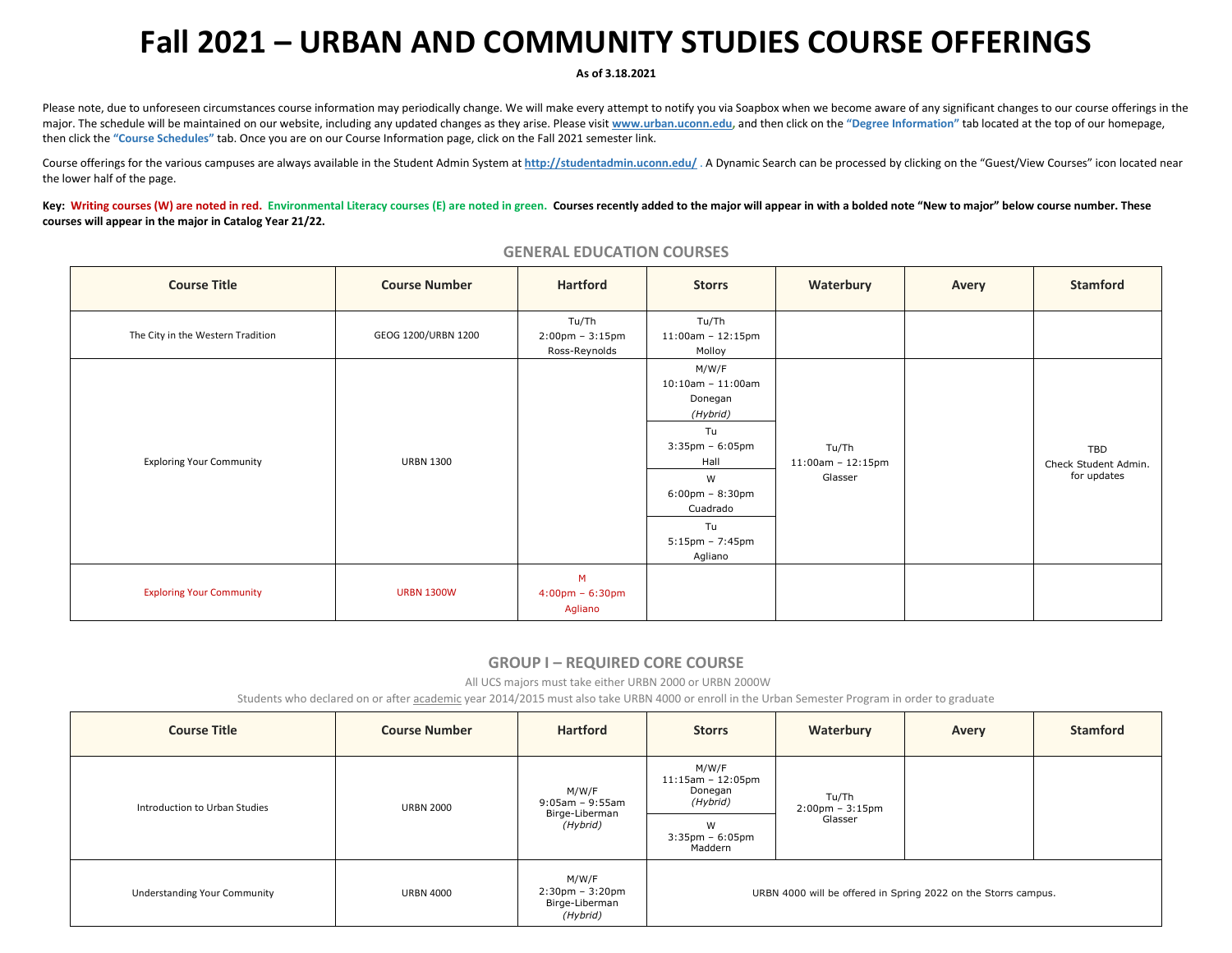# **GROUP II - CORES**

Three of the following with no more than one per department:

(Cross-listed courses count towards the non-URBN department)

| <b>Course Title</b>                       | <b>Course Number</b>  | <b>Hartford</b>                                                                                             | <b>Storrs</b>                                                     | Waterbury                              | Avery | <b>Stamford</b>                     |
|-------------------------------------------|-----------------------|-------------------------------------------------------------------------------------------------------------|-------------------------------------------------------------------|----------------------------------------|-------|-------------------------------------|
| Urban Development and Policy              | <b>ECON 2439</b>      | M/W/F<br>$10:10$ am - $11:00$ am<br>Ross                                                                    |                                                                   |                                        |       |                                     |
| <b>Economics of Poverty</b>               | <b>ECON 2456</b>      |                                                                                                             |                                                                   |                                        |       | We<br>6:20pm - 8:50pm<br>Speagle II |
| Globalization                             | <b>GEOG 2000</b>      |                                                                                                             | M/W/F<br>$10:10$ am - 11:00am<br>Zhang                            |                                        |       |                                     |
| <b>Introduction to Sustainable Cities</b> | <b>GEOG 2400E</b>     |                                                                                                             | M/W/F<br>$2:30 \text{pm} - 3:20 \text{pm}$<br>Donegan<br>(Hybrid) |                                        |       |                                     |
| African American History Since 1865       | HIST 3564/AFRA 3564   |                                                                                                             | Tu/Th<br>12:30pm - 1:45pm<br>Ogbar                                |                                        |       |                                     |
| <b>Urban Politics</b>                     | POLS 3632W/URBN 3632W |                                                                                                             | Tu/Th<br>$9:30$ am - 10:45am<br>Maddern                           |                                        |       |                                     |
| <b>Social Policy</b>                      | PP 4034/5344          | Tu<br>$6:30 \text{pm} - 9:00 \text{pm}$<br>Barrett                                                          |                                                                   |                                        |       |                                     |
| Social Welfare & Social Work              | <b>SOCI 3425</b>      |                                                                                                             |                                                                   | Mo<br>$6:30$ pm - $9:00$ pm<br>Belsito |       |                                     |
| <b>Urban Sociology</b>                    | SOCI 3901W/URBN 3275W | Th<br>$4:00 \text{pm} - 6:30 \text{pm}$<br>Schwartzman Amarone<br>(Distance Learning -<br>Hartford Listing) |                                                                   |                                        |       |                                     |

**GROUP III – METHODS COURSES LISTED ON THE NEXT PAGE**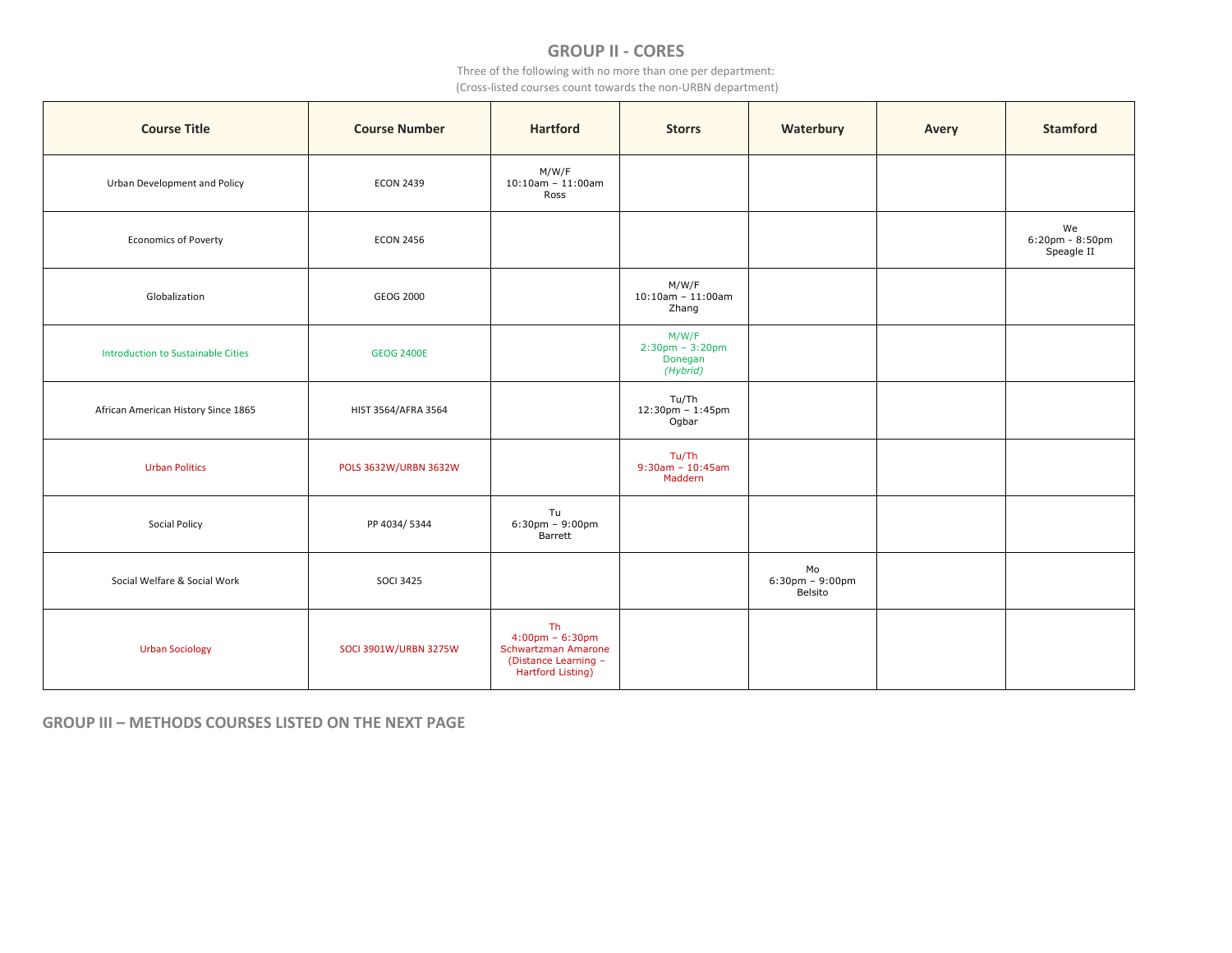## **GROUP III – METHODS**

One of the following:

| <b>Course Title</b>                        | <b>Course Number</b>        | <b>Hartford</b>                             | <b>Storrs</b>                                                     | Waterbury | Avery | <b>Stamford</b>                       |
|--------------------------------------------|-----------------------------|---------------------------------------------|-------------------------------------------------------------------|-----------|-------|---------------------------------------|
|                                            | GEOG 2500                   |                                             | Tu/Th + Fri. Disc.<br>$9:30$ am - 11:00am<br>Burnicki             |           |       |                                       |
| Intro to Geographic Information Systems    | (formerly GEOG 4500)        |                                             | Tu/Th + Wed. Disc.<br>$3:30 \text{pm} - 5:00 \text{pm}$<br>Burton |           |       |                                       |
| Visualizing Geographic Data                | GEOG 2510<br>(New to major) |                                             | Online<br>Dunn                                                    |           |       |                                       |
| Quantitative Analysis in Political Science | POLS 2072Q                  |                                             | Tu/Th<br>$12:30$ pm - $1:45$ pm<br>Best                           |           |       | Tu/Th<br>$3:30$ pm - 4:45pm<br>Lupton |
|                                            |                             |                                             | M/W/F<br>$11:15$ am - $12:05$ pm<br>Staff TBA                     |           |       |                                       |
| Methods of Social Research                 | <b>SOCI 3201</b>            | Tu/Th<br>$9:30$ am - 10:45am<br>Price-Glynn | M/W/F<br>$10:10$ am - $11:05$ am<br>Cheng                         |           |       |                                       |
| Introduction to Statistics II              | <b>STAT 2215Q</b>           |                                             | Tu/Th<br>$2:00 \text{pm} - 3:15 \text{pm}$<br>Kouzehkanani        |           |       |                                       |
|                                            |                             |                                             | Tu/Th<br>3:30pm - 4:45pm<br>Kouzehkanani                          |           |       |                                       |

**GROUP IV – SUPPORTING COURSES START ON THE NEXT PAGE**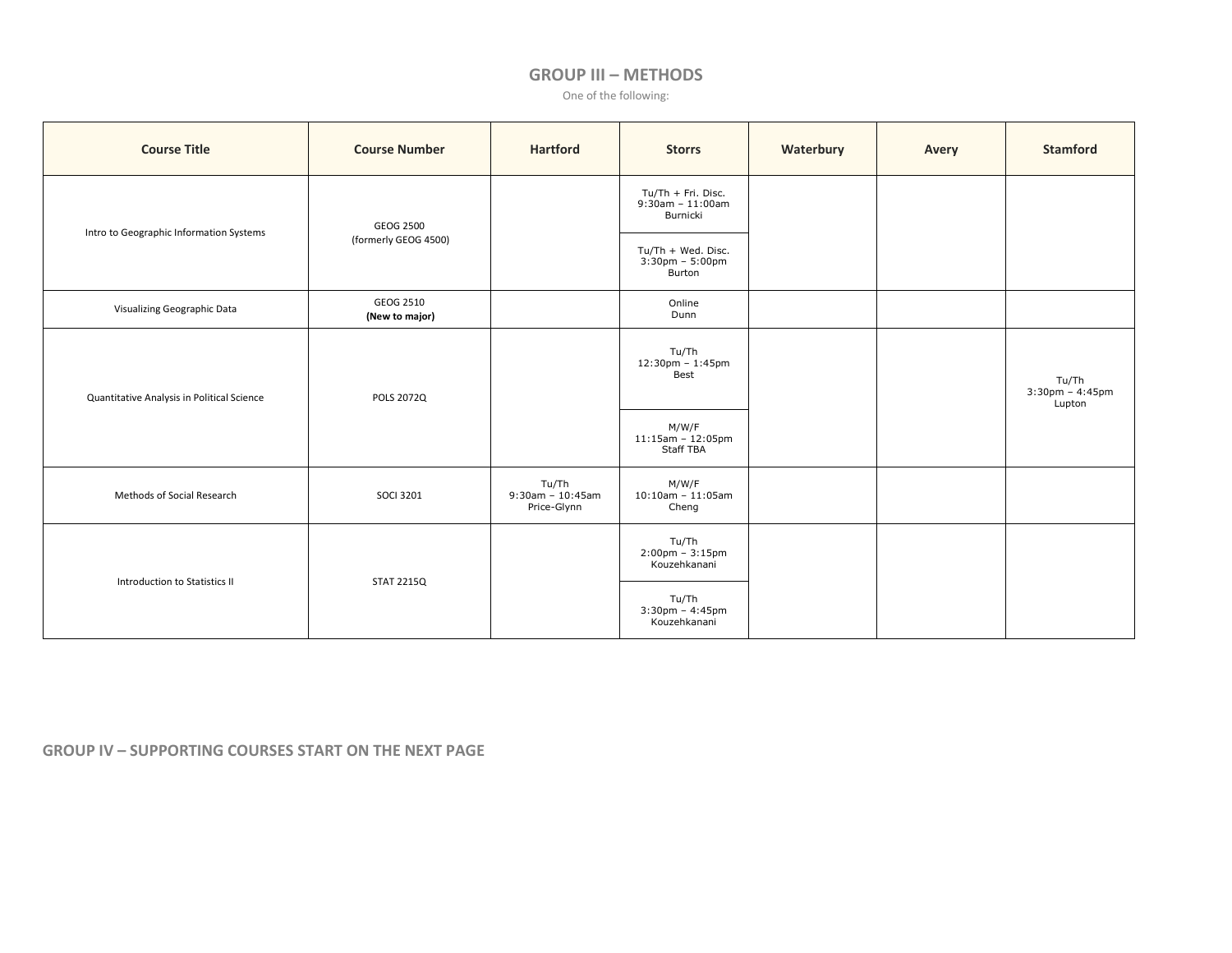## **GROUP IV – SUPPORTING**

Students who declared prior to 2014/2015 – Must take three additional courses selected from group II, group III or the following list: Students who declared as of 2014/2015 or later – Must take two additional courses selected from group II, group III or the following list:

| <b>Course Title</b>                                | <b>Course Number</b>                             | <b>Hartford</b>                                    | <b>Storrs</b>                                                                                 | Waterbury                                    | Avery                                            | <b>Stamford</b>        |
|----------------------------------------------------|--------------------------------------------------|----------------------------------------------------|-----------------------------------------------------------------------------------------------|----------------------------------------------|--------------------------------------------------|------------------------|
| Public Finance                                     | <b>ECON 3431</b>                                 |                                                    | M/W/F<br>$11:15am - 12:05pm$<br>Staff                                                         |                                              |                                                  |                        |
| Introduction to Sport Based Youth Development      | <b>EDLR 3547 or EDLR 3547W</b>                   |                                                    | Tu/Th<br>$11:00$ am - $12:15$ pm<br>Evanovich<br>(Seats reserved for<br>Sport. Manag. majors) |                                              |                                                  |                        |
|                                                    |                                                  |                                                    | Tu/Th<br>$11:00am - 12:15pm$<br>Evanovich<br>(Seats reserved for<br>Sport Manag. majors)      |                                              |                                                  |                        |
| Crime, Policing, and Punishment in US              | <b>HIST 2810</b>                                 | We<br>$4:00 \text{pm} - 6:30 \text{pm}$<br>Newport |                                                                                               |                                              |                                                  |                        |
| Asian American Experience Since 1850               | HIST/AAAS 2530<br>(Formerly HIST 3530/AASI 3578) |                                                    | M/W/F<br>$10:10$ am - 11:00am<br>Chang                                                        |                                              |                                                  |                        |
| African American History to 1865                   | HIST/AFRA/HRTS 3563                              |                                                    | Tu/Th<br>$3:30$ pm - 4:45pm<br>Gabriel                                                        |                                              |                                                  |                        |
|                                                    |                                                  | Th<br>$12:20$ pm - $1:45$ pm                       | $T/Th + Disc.$<br>$11:00am - 12:15pm$<br>Brown                                                | Tu/Th                                        | M/W<br>$2:40 \text{pm} - 3:55 \text{pm}$<br>Lake | Fr<br>11:15am - 1:45pm |
| Diversity Issues in Human Dev. & Family Studies    | <b>HDFS 2001</b>                                 | Halgunseth<br>(Hybrid)                             | $M/W + Disc.$<br>2:30pm - 3:20pm<br>Kalinowski                                                | $2:00 \text{pm} - 3:15 \text{pm}$<br>Chapman |                                                  | Csizmadia              |
| Social & Community Influence on Children in the US | HDFS 3110                                        | Th<br>$4:00 \text{pm} - 6:30 \text{pm}$<br>Larusso |                                                                                               |                                              |                                                  |                        |
| Public Policy and the Family                       | <b>HDFS 3530</b>                                 | Th<br>$4:00 \text{pm} - 6:30 \text{pm}$<br>Pons    |                                                                                               |                                              |                                                  |                        |
| State and Local Government                         | <b>POLS 2622</b>                                 |                                                    | Tu/Th<br>$12:30$ pm - $1:45$ pm<br>Maddern                                                    |                                              |                                                  |                        |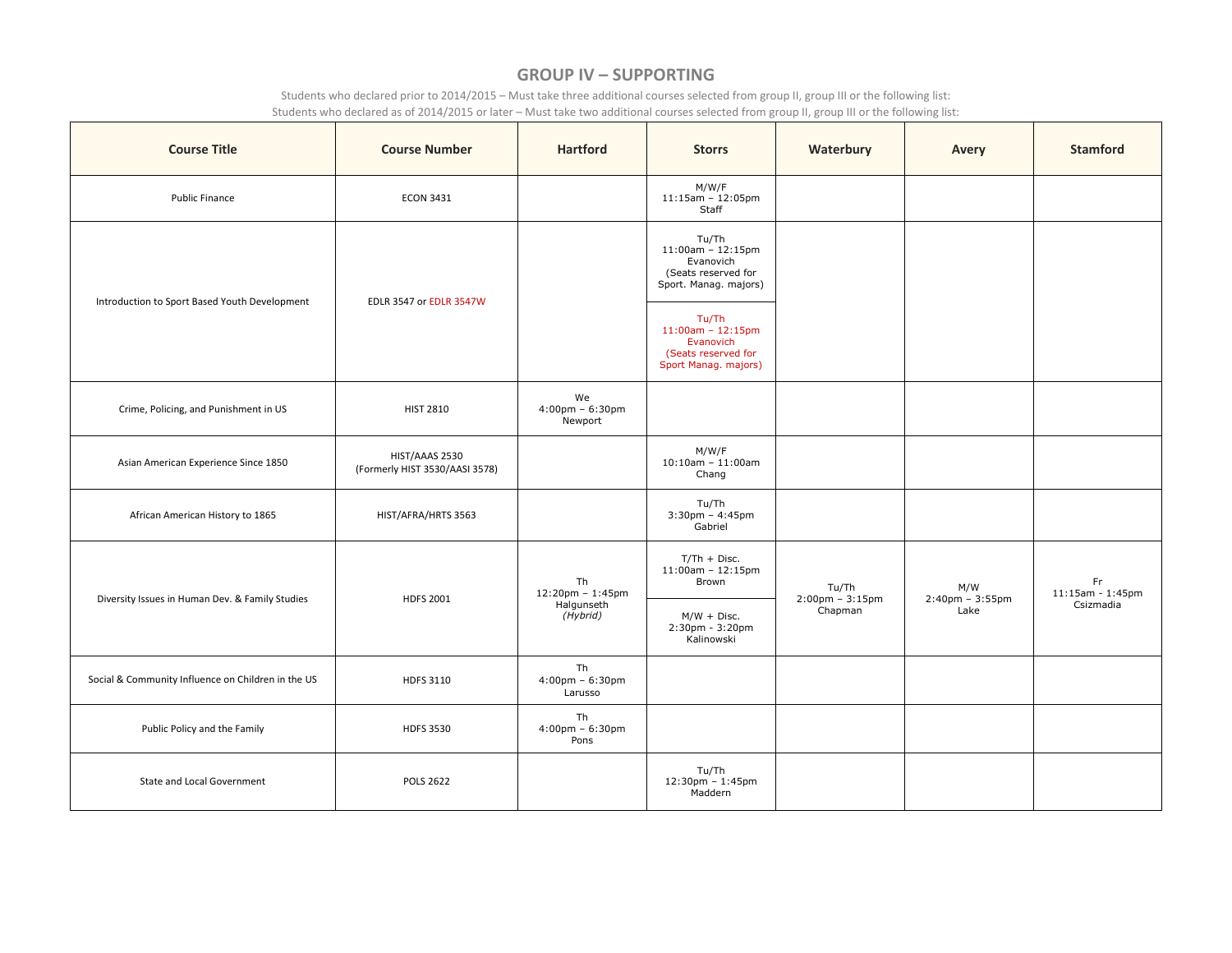# **GROUP IV – SUPPORTING (CONTINUED)**

| <b>Course Title</b>                                                       | <b>Course Number</b>                 | <b>Hartford</b>                                               | <b>Storrs</b>                                                                     | Waterbury | Avery                                                 | <b>Stamford</b>                                            |
|---------------------------------------------------------------------------|--------------------------------------|---------------------------------------------------------------|-----------------------------------------------------------------------------------|-----------|-------------------------------------------------------|------------------------------------------------------------|
| Comparative Perspectives on Human Rights                                  | POLS 3212/HRTS 3212                  |                                                               | M/W/F<br>$2:30 \text{pm} - 3:20 \text{pm}$<br>Hertel                              |           |                                                       |                                                            |
| Globalization and Political Change                                        | <b>POLS 3406</b>                     | Tu/Th<br>$12:30 \text{pm} - 1:45 \text{pm}$<br><b>Waddell</b> | M/W/F<br>$11:15am - 12:05pm$<br>Anievas                                           |           |                                                       |                                                            |
| American Political Economy                                                | <b>POLS 3617</b>                     |                                                               | Tu/Th<br>$2:00$ pm - $3:15$ pm<br>Ladewig                                         |           |                                                       |                                                            |
| Latino Political Behavior                                                 | POLS 3662/LLAS 3270                  |                                                               | Tu/Th<br>$2:00$ pm - $3:15$ pm<br>Ginsberg                                        |           |                                                       |                                                            |
| <b>Cases in Public Policy</b>                                             | <b>PP 3020W</b>                      |                                                               | We<br>$5:00 \text{pm} - 7:30 \text{pm}$<br><b>Staff</b>                           |           |                                                       |                                                            |
| Introduction to Criminal Justice<br>(Supporting with course substitution) | <b>SOCI 2310</b>                     |                                                               | Tu/Th<br>$2:00 \text{pm} - 3:15 \text{pm}$<br>Talbert                             |           |                                                       |                                                            |
| Sociology of the Family                                                   | <b>SOCI 2651</b><br>(New to Major)   |                                                               |                                                                                   |           | Tu/Th<br>$12:30 \text{pm} - 1:45 \text{pm}$<br>Bunyan | M/W<br>$5:45 \text{pm} - 7:00 \text{pm}$<br><b>Breslin</b> |
| Society and Climate Change                                                | <b>SOCI 2709WE</b><br>(New to Major) |                                                               | Tu/Th<br>$3:30 \text{pm} - 4:45 \text{pm}$<br>Godfrey                             |           |                                                       |                                                            |
| Sociological Perspectives on Poverty                                      | <b>SOCI 3429</b>                     |                                                               | Tu/Th<br>$9:30$ am - 10:45am<br>Fischer                                           |           |                                                       |                                                            |
| <b>Ethnicity and Race</b>                                                 | SOCI 3501/AFRA 3501                  |                                                               | M/W<br>$8:00am - 9:15am$<br>Hughey<br>(Most seats reserved<br>for SOCI majors)    |           |                                                       |                                                            |
| <b>Ethnicity and Race</b>                                                 | SOCI 3501/AFRA 3501W                 |                                                               | Mo<br>$3:35$ pm - $6:05$ pm<br>Hughey<br>(Most seats reserved<br>for SOCI majors) |           |                                                       |                                                            |
| Sociology of Religion                                                     | <b>SOCI 3521</b>                     |                                                               | M/W/F<br>$1:25 \text{pm} - 2:15 \text{pm}$<br>Vaughan                             |           |                                                       |                                                            |
| Sociology of Gender                                                       | <b>SOCI 3601</b>                     | Tu/Th<br>$11:00$ am - 12:15pm<br>Price-Glynn                  |                                                                                   |           |                                                       |                                                            |
| Sociology of the Family                                                   | <b>SOCI 3621</b><br>(New to Major)   |                                                               |                                                                                   |           | M/W<br>$5:45$ pm - 7:00pm<br>Breslin                  | Tu/Th<br>12:30pm - 1:45pm<br>Bunyan                        |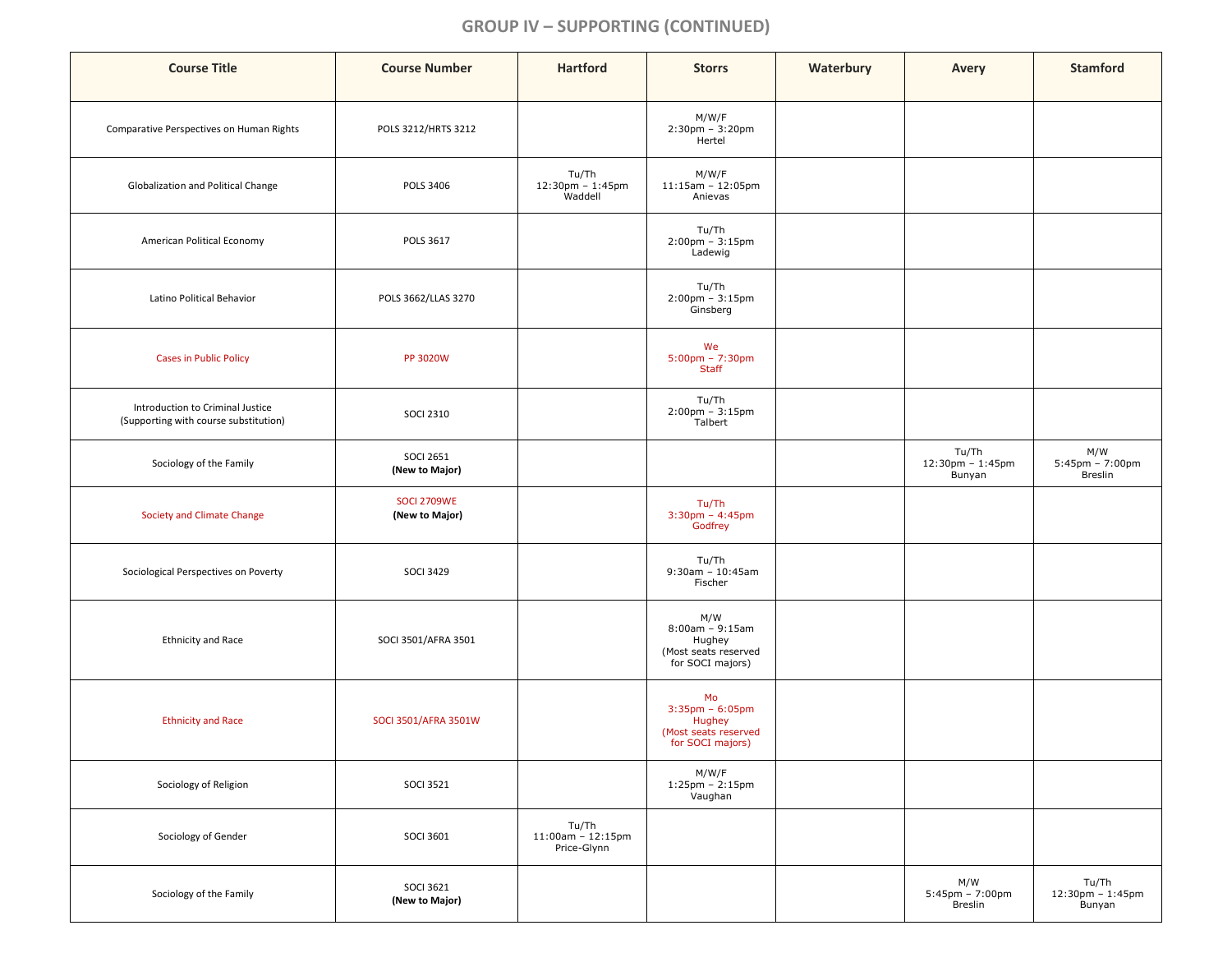# **GROUP IV – SUPPORTING (CONTINUED)**

| <b>Course Title</b>                                                                  | <b>Course Number</b> | <b>Hartford</b>                                                                                 | <b>Storrs</b> | Waterbury                                                                                                      | Avery | <b>Stamford</b> |  |
|--------------------------------------------------------------------------------------|----------------------|-------------------------------------------------------------------------------------------------|---------------|----------------------------------------------------------------------------------------------------------------|-------|-----------------|--|
| City and Community Film                                                              | URBN 2400/ AMST 2400 |                                                                                                 |               | Online<br>Glasser                                                                                              |       |                 |  |
| Site and Sound: Understanding the City Through Music<br><b>Special Topics Course</b> | <b>URBN 3998</b>     | M/W/F<br>$11:15am - 12:05pm$<br>Birge-Liberman<br>(Hybrid)                                      |               |                                                                                                                |       |                 |  |
| Internship in UCS or Urban Semester: Seminar                                         | URBN 3981/URBN 3991  | Available by arrangement with consent of UCS instructor                                         |               |                                                                                                                |       |                 |  |
| <b>Seminar in Urban Problems</b>                                                     | <b>INTD 3584</b>     | Contact the Urban Semester Program at phil.brige-liberman@uconn.edu for additional information. |               |                                                                                                                |       |                 |  |
| Urban Semester Field Work Seminar                                                    | <b>URBN 3594</b>     |                                                                                                 |               | Students also enroll concurrently in INTD 3590: Urban Field Studies.<br>Available to students on all campuses. |       |                 |  |
| Foreign Study                                                                        | <b>URBN 3993</b>     |                                                                                                 |               | Available by arrangement with consent of UCS Director, Ken Foote.                                              |       |                 |  |
| <b>Senior Thesis</b>                                                                 | <b>URBN 4497W</b>    | Available by arrangement with consent of UCS instructor                                         |               |                                                                                                                |       |                 |  |
| Independent Study (With instructor consent)                                          | <b>URBN 4999</b>     | Available by arrangement with consent of UCS instructor                                         |               |                                                                                                                |       |                 |  |

## **COURSE HIGHLIGHTS**

#### **Hartford Campus**

**SOCI 3201 - Methods of Social Research (Price-Glynn)**: It is often said that statistics and generalizations are only as good as the studies that produce them. Just pick up a newspaper, turn on the television, or startup a computer and you'll find overwhelming amounts of information about historical trends and the behaviors of social groups. Often we do not know where this information comes from or how reliable it is. How can we distinguish good information from bad? One answer is to understand how research is produced. This course will focus on the central methods used by sociologists including, surveys, interviews, observations, ethnography, content analysis, experiments, and applied research. We will lay a common foundation by evaluating the work of others. Students will also gain practical experience designing and in some cases implementing their own research through a series of take home assignments and in-class exercises.

**SOCI 3601 - Sociology of Gender (Price-Glynn)**: Gendered facets of our lives often become visible in what may seem like trivial moments. Infant clothing stores provide particularly vivid examples of gender with their pink and blue sections corresponding to (who else) girls and boys, respectively. Yet, as our authors will argue, gender is a highly consequential aspect of our social lives. Just consider how employment, education, family, and sports are gendered. This course explores sociological approaches to the study of gender, primarily in the U.S. Given the multidimensionality of selfhood, we will pay special attention to the intersections of gender and other facets of identity including race, ethnicity, nationality, sexuality, and class. Students will gain an understanding of the impact of overarching discursive and structural forces — historical, economic, social, and political — as well as the micro interactions of social actors that shape performances and understandings of femininities, masculinities, and transgender identities. Throughout this course we will examine how practices and systems of gender inequality are reproduced, challenged, and transformed.

#### **COURSE HIGHLIGHTS CONTINUED ON FOLLOWING PAGE.**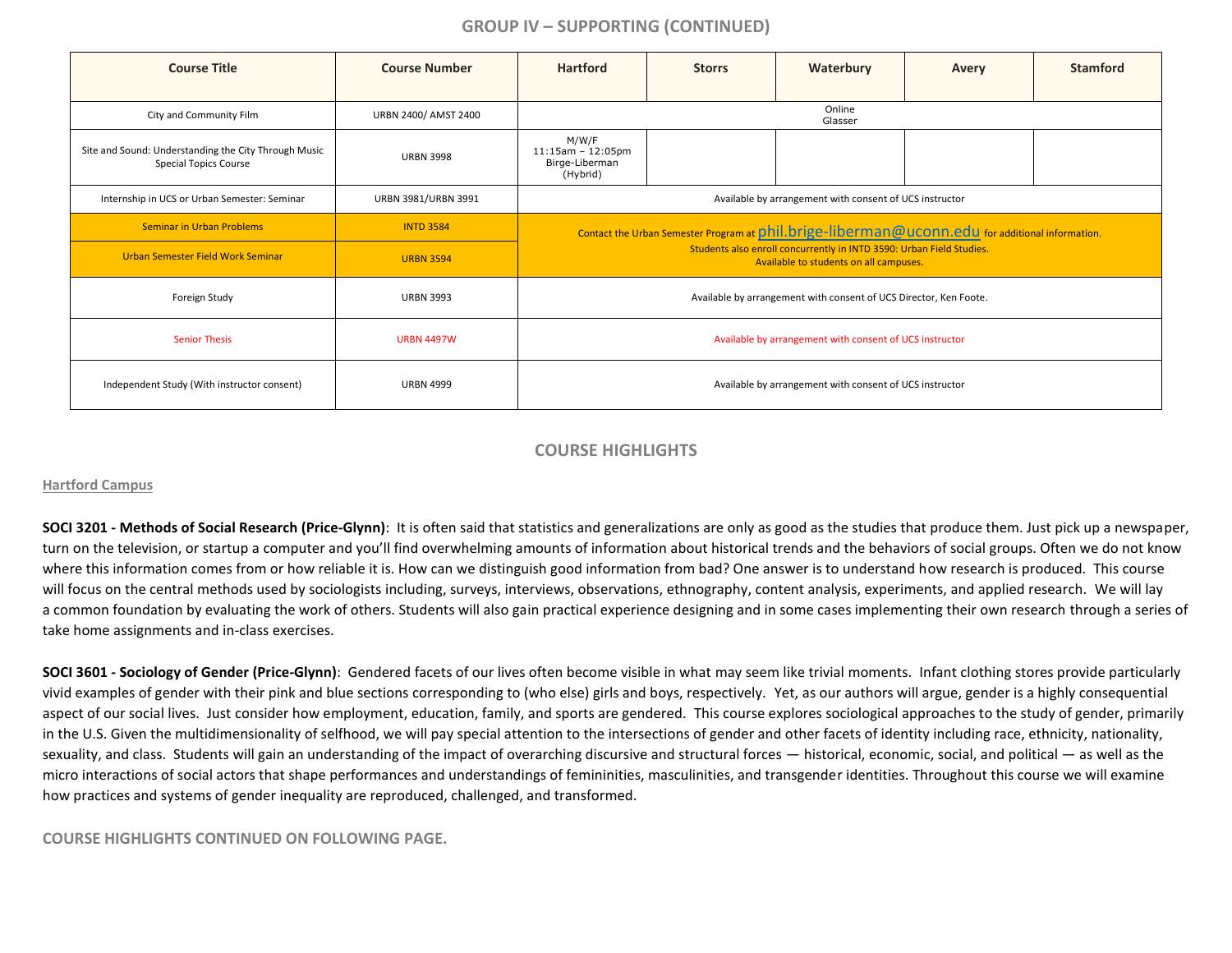#### **COURSE HIGHLIGHTS (CONTINUED)**

#### **Hartford Campus (Continued)**



**Understanding Cities Through Popular Music** 

**URBN 3998, Special Topics: Understanding Cities Through Popular Music (Birge-Liberman)**: In this course students will gain new understandings of American cities by examining popular music. Most of us listen to music everyday but do not think about places. Music has the power to fill urban spaces with meaning and enable the imagination of a more just society. As a form of material culture, music is deeply rooted in space and place, and in this course, students will interpret music from a spatial perspective. Songs reflect the popular culture of a particular time and place, and students will examine the interplay between music, place, and difference in American cities through various genres of music. In examining popular music, students will explore broad socio-spatial relations and trends like identity, place attachment, place memory and nostalgia, environmentalism, cultural economies, social activism, and politics. This course makes use of a large range of media and learning styles. Through listening to music, class discussions and individual research projects, students are encouraged to explore their own musical interests.

#### **Online – Listed under Waterbury**

**URBN 2400: City and Community in Film: Small Town Version (Glasser):** This is an online course about the small town as depicted in film. We will explore the aesthetics, history, and contemporary relevance of American films which feature the small town landscape itself as a major 'character' shaping plot and story. This roughly chronological survey, in which we will watch films from the 1940s to the 2010s, will explore the context in which individual films were produced and how they reflect and reshape actual community events and processes within their own aesthetic conventions. Students will also 'read' films closely as texts that make meaning through a range of tools, including narrative, mise-en-scene, editing, camera work, and genre conventions. You will have an opportunity to do your own film explorations by watching and analyzing three small-town movies from either the 1990s, 2000s, or 2010s

**RELATED AND SUMMER COURES – NEXT PAGES**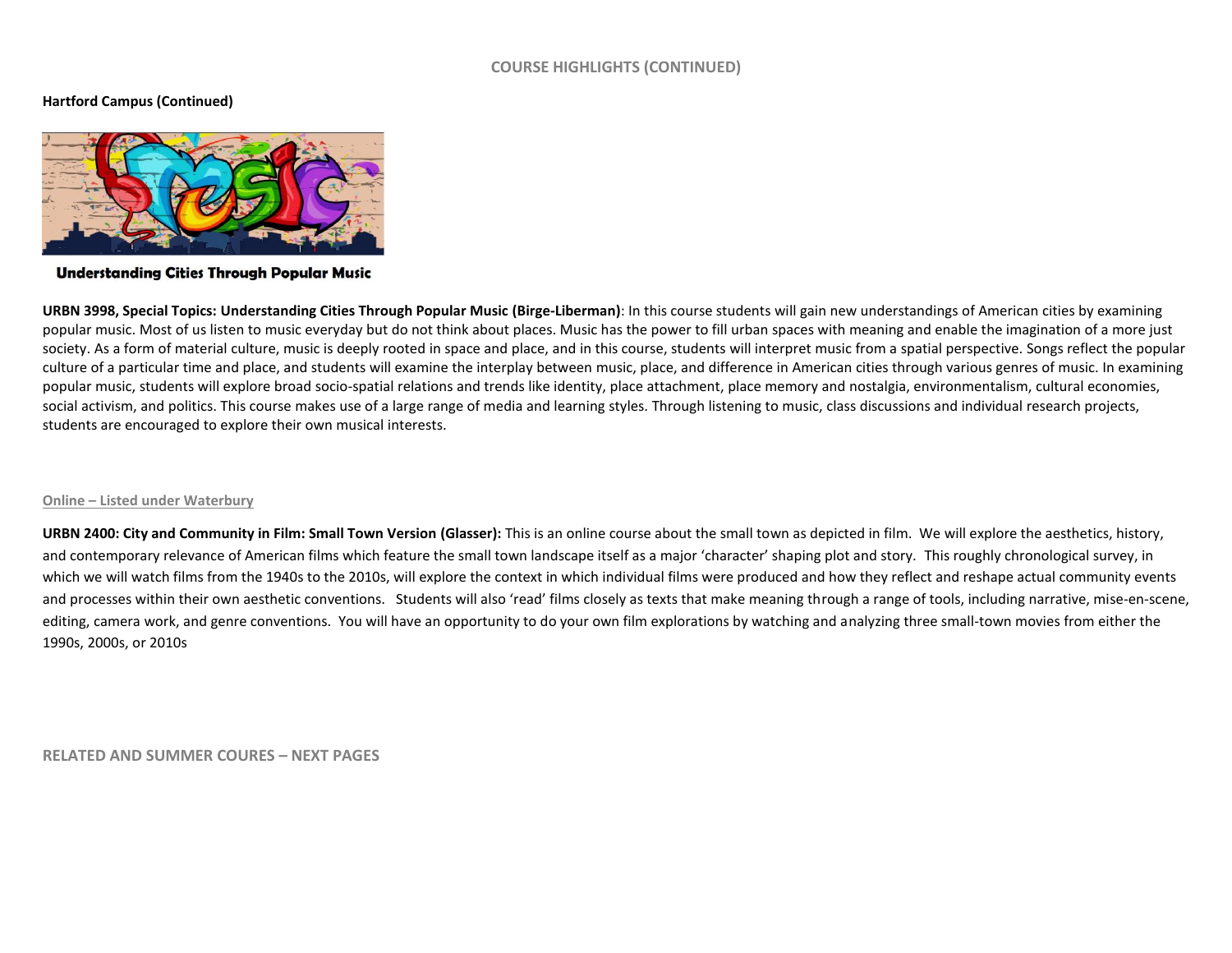# **RELATED or ELECTIVE COURSES**

## **All Liberal Arts majors must take a minimum of 12 credits related to their major.**

Please note: UCS majors may take a course(s) listed above as a "Related" as long as the course(s) is not designated as URBN or is not cross-listed with URBN. Below are **just a few examples** of courses UCS majors may want to consider as Related or Electives. **This is not an exhaustive list**. Related courses must be approved by your UCS faculty advisor.

| <b>Course Title</b>                 | <b>Course Number</b>        | <b>Hartford</b>                                                     | <b>Storrs</b>                                                                                                 | Waterbury                                                                                                     | Avery | <b>Stamford</b>                                                                |
|-------------------------------------|-----------------------------|---------------------------------------------------------------------|---------------------------------------------------------------------------------------------------------------|---------------------------------------------------------------------------------------------------------------|-------|--------------------------------------------------------------------------------|
| <b>Medical Anthropology</b>         |                             |                                                                     | M/W<br>$10:10$ am - $11:25$ am<br>Willen                                                                      |                                                                                                               |       |                                                                                |
|                                     |                             | Th<br>$6:30 \text{pm} - 9:00 \text{pm}$                             | Th<br>$6:30$ pm - $9:00$ pm<br>Michaud<br>(All seats reserved for<br>FNCE, REAL, ACTU,<br>INSUE, HCMI majors) | Th<br>$6:30$ pm - $9:00$ pm<br>Michaud<br>(All seats reserved for<br>FNCE, REAL, ACTU,<br>INSUE, HCMI majors) |       | Th<br>$6:30 \text{pm} - 9:00 \text{pm}$                                        |
| Real Estate Principles              | Michaud<br><b>FNCE 3230</b> | (All seats reserved for<br>FNCE, REAL, ACTU,<br>INSUE, HCMI majors) | W<br>$5:00$ pm - 7:30pm<br>Cover<br>(All seats reserved for<br>FNCE, REAL, ACTU,<br>INSUE, HCMI majors)       |                                                                                                               |       | Michaud<br>(All seats reserved for<br>FNCE, REAL, ACTU,<br>INSUE, HCMI majors) |
| Individual and Family Interventions | HDFS 3340                   | Tu<br>4:00pm - 6:30pm<br>Franzen                                    |                                                                                                               |                                                                                                               |       | We<br>$3:35$ pm - $6:05$ pm<br>Lanza                                           |
| Latino Health and Health Care       | <b>HDFS 3442</b>            |                                                                     | Mo<br>$3:35$ pm - $6:05$ pm<br>Kalinowski                                                                     |                                                                                                               |       |                                                                                |
| Legal Aspects of Family Life        | <b>HDFS 3520</b>            |                                                                     | M/W/F<br>$12:20$ pm - $1:10$ pm<br>Berthelot                                                                  |                                                                                                               |       |                                                                                |
| Comparative Family Policy           | <b>HDFS 3550</b>            |                                                                     | Tu/Th<br>$2:00$ pm - $3:15$ pm<br>Staff                                                                       |                                                                                                               |       |                                                                                |
|                                     |                             |                                                                     | M/W/F<br>$9:05am - 9:55am$<br>Olson                                                                           |                                                                                                               |       |                                                                                |
| The Historian's Craft               | <b>HIST 2100</b>            |                                                                     | Tu<br>$2:00$ pm - $4:30$ pm<br>Schafer                                                                        |                                                                                                               |       | Tu/Th<br>$11:00$ am - $12:15$ pm<br>Rusoff                                     |
|                                     |                             |                                                                     | Tu/Th<br>$12:30 \text{pm} - 1:45 \text{pm}$<br>Baldwin                                                        |                                                                                                               |       |                                                                                |
| Supervised Field Work               | <b>HIST 3991</b>            |                                                                     | Multiple Sections<br>Check Student Admin                                                                      |                                                                                                               |       |                                                                                |
| Modern Political Theory             | POLS 3012                   |                                                                     | Tu/Th<br>$11:00am - 12:15pm$<br>Morrell                                                                       |                                                                                                               |       |                                                                                |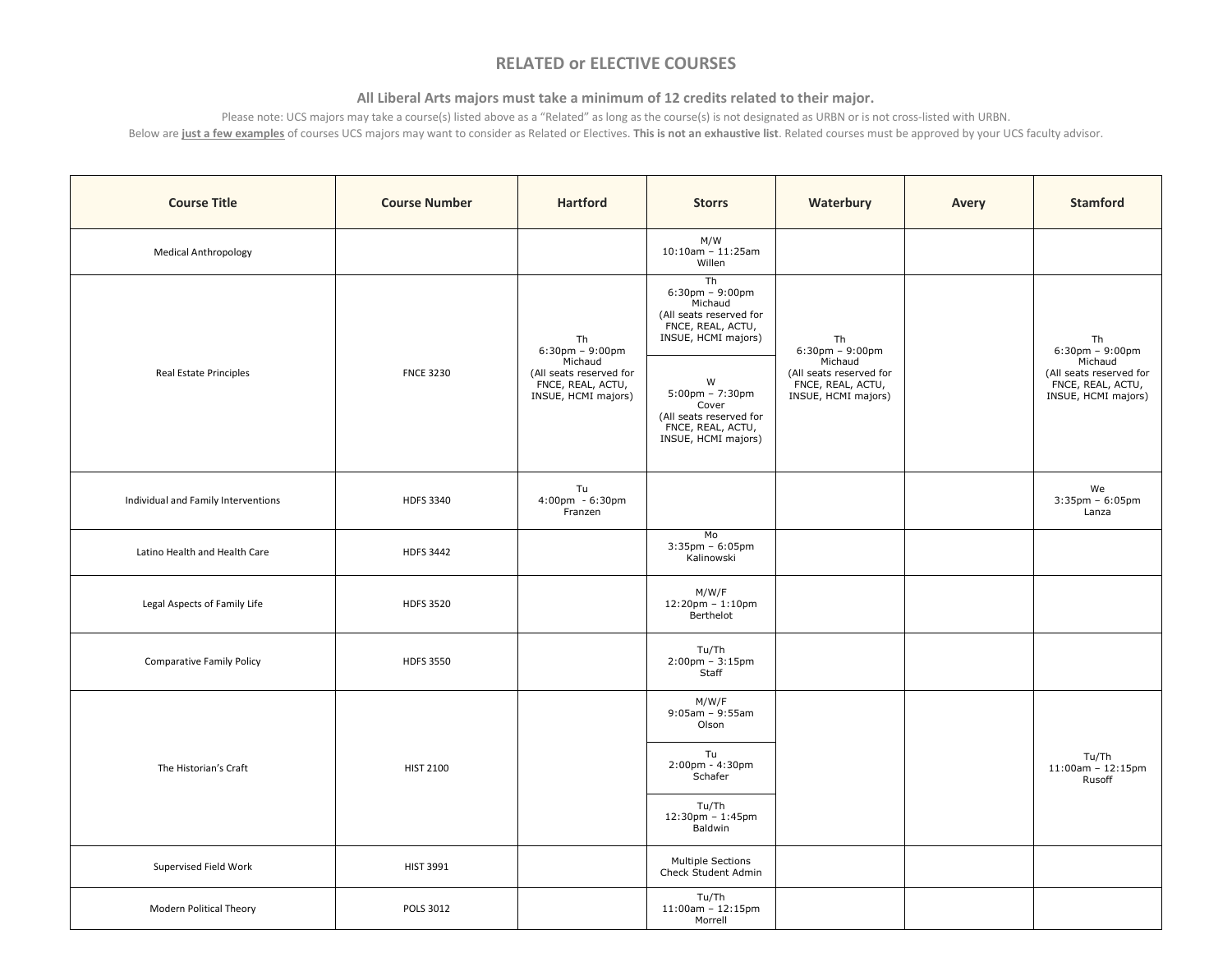# **RELATED or ELECTIVE COURSES (CONTINUED)**

| <b>Course Title</b>                 | <b>Course Number</b> | <b>Hartford</b> | <b>Storrs</b>                                        | Waterbury | Avery | <b>Stamford</b>                       |
|-------------------------------------|----------------------|-----------------|------------------------------------------------------|-----------|-------|---------------------------------------|
| <b>Comparative Social Policy</b>    | POLS 3214            |                 | Tu/Th<br>12:30pm – 1:45pm<br>Scruggs                 |           |       |                                       |
| The Presidency and Congress         | <b>POLS 3602</b>     |                 |                                                      |           |       | Tu/Th<br>9:30am - 10:45am<br>Generous |
| Electoral Behavior                  | <b>POLS 3612</b>     |                 |                                                      |           |       | Tu/Th<br>12:30pm – 1:45pm<br>Best     |
| Constitutional Law                  | <b>POLS 3802</b>     |                 | M/W/F<br>9:05am – 9:55am<br>Bergendahl               |           |       |                                       |
| Constitutional Rights and Liberties | <b>POLS 3807</b>     |                 | Tu/Th<br>$8:00am - 9:15am$<br>Hettinger              |           |       |                                       |
| Judiciary in the Political Process  | POLS 3812            |                 | Tu/Th<br>11:00am - 12:15pm<br>Hettinger              |           |       |                                       |
| Law and Society                     | POLS 3817            |                 | M/W/F<br>11:15am - 12:05pm<br>Bergendahl             |           |       |                                       |
| Law and Popular Culture             | <b>POLS 3822</b>     |                 | Tu/Th<br>11:00am - 12:15pm<br>Dudas                  |           |       |                                       |
| Politics of Crime and Justice       | <b>POLS 3827</b>     |                 | Tu/Th<br>12:30pm - 1:45pm<br>Kelly<br>(Hybrid/Blend) |           |       |                                       |
| Politics and Education Policy       | <b>POLS 3857</b>     |                 | We<br>$4:00 \text{pm} - 6:30 \text{pm}$<br>Schurin   |           |       |                                       |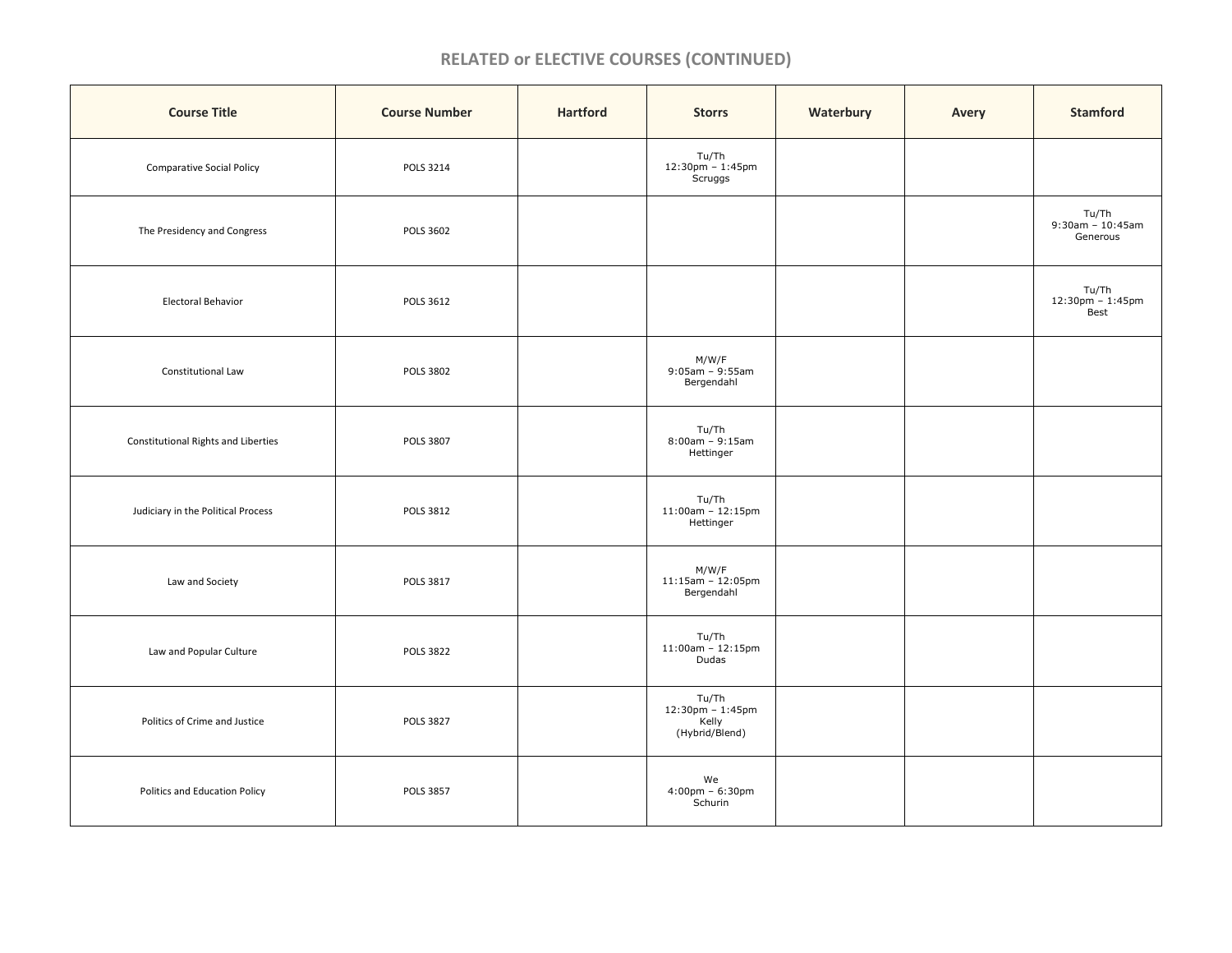# **RELATED or ELECTIVE COURSES (CONTINUED)**

| <b>Course Title</b>                                                   | <b>Course Number</b> | <b>Hartford</b>                                                                                                 | <b>Storrs</b>                                                                                               | Waterbury | Avery                                    | <b>Stamford</b>                                    |
|-----------------------------------------------------------------------|----------------------|-----------------------------------------------------------------------------------------------------------------|-------------------------------------------------------------------------------------------------------------|-----------|------------------------------------------|----------------------------------------------------|
| US and the Vietnam Ware<br><b>Special Topics Course</b>               | <b>POLS 3995</b>     | Tu<br>$4:00 \text{pm} - 6:30 \text{pm}$<br>Waddell                                                              |                                                                                                             |           |                                          |                                                    |
|                                                                       |                      |                                                                                                                 | Tu/Th<br>$3:30$ pm - $4:45$ pm<br>Hernandez                                                                 |           |                                          |                                                    |
| Abnormal Psychology                                                   | <b>PSYC 2300</b>     | Tu/Th<br>$2:00$ pm - $3:15$ pm<br>Boudreau                                                                      | Tu/Th<br>$4:55$ pm - $6:10$ pm<br>Staff TBA                                                                 |           | M/W<br>$1:25$ pm - $2:40$ pm<br>Kleinman | Th<br>$6:00 \text{pm} - 8:30 \text{pm}$<br>Perrone |
|                                                                       |                      |                                                                                                                 | M/W<br>$4:40$ pm - 5:55pm<br>Staff TBA                                                                      |           |                                          |                                                    |
| Public Opinion                                                        | PP 3030              | Online (Listed under Hartford)<br>Dineen                                                                        |                                                                                                             |           |                                          |                                                    |
| Public Policy Issues: Administrative Functions of Local<br>Government | PP 3098/5363         | M<br>$6:30$ pm - $9:00$ pm<br>Hart                                                                              |                                                                                                             |           |                                          |                                                    |
| Public Policy Issues: Intro. To Health Policy                         | PP 3098/5597         | М<br>$6:30$ pm - $9:00$ pm<br>Kim                                                                               |                                                                                                             |           |                                          |                                                    |
| Theory and Management of Public Organizations                         | PP 5361              | See Student Admin for<br>days and times<br>Donahue<br>(All seats reserved for<br>MPA and MPP students<br>only)  |                                                                                                             |           |                                          |                                                    |
| Public Finance and Budgeting                                          | PP 5364              |                                                                                                                 | Online<br>Robbins<br>(All seats reserved for<br>Fast Track, MPA and<br>MPP students only)                   |           |                                          |                                                    |
| Human Resource Management                                             | PP 5365              | Check Student Admin<br>for days and times<br>Davis<br>(All seats reserved for<br>MPA Fellows)                   |                                                                                                             |           |                                          |                                                    |
| Applied Research Design                                               | PP 5370              | We<br>$4:00 \text{pm} - 6:30 \text{pm}$<br>Simonsen<br>(All seats reserved for<br>MPA and MPP students<br>only) | We<br>$5:00 \text{pm} - 7:30 \text{pm}$<br>Zang<br>(All seats reserved for<br>MPA and MPP students<br>only) |           |                                          |                                                    |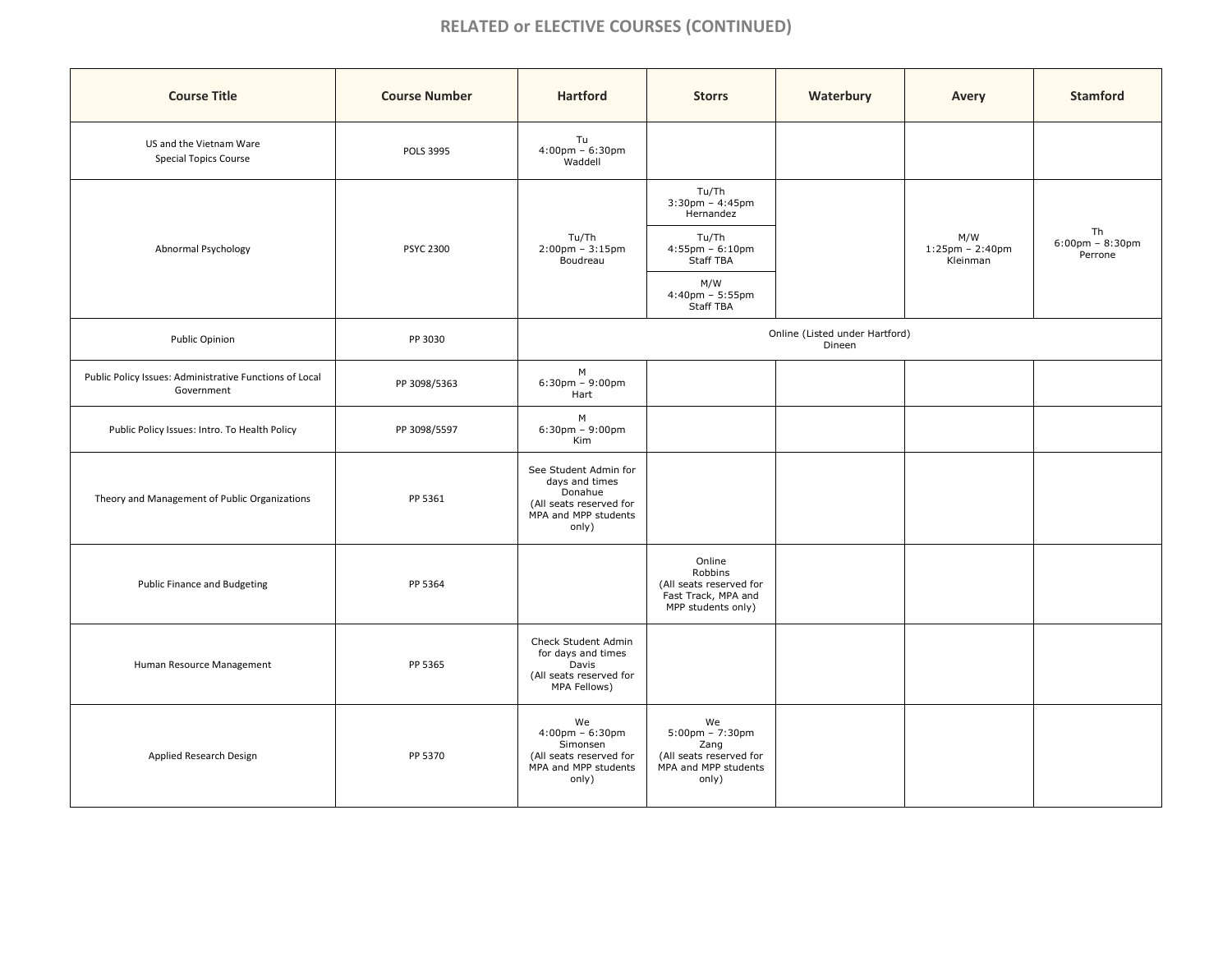# **RELATED or ELECTIVE COURSES (CONTINUED)**

| <b>Course Title</b>                                                  | <b>Course Number</b> | <b>Hartford</b> | <b>Storrs</b>                                                         | Waterbury | Avery | <b>Stamford</b>                                      |
|----------------------------------------------------------------------|----------------------|-----------------|-----------------------------------------------------------------------|-----------|-------|------------------------------------------------------|
| Social Intolerance & Injustice                                       | <b>SOCI 2501</b>     |                 |                                                                       |           |       | Tu/Th<br>$3:30 \text{pm} - 4:45 \text{pm}$<br>Semaan |
| Social Theory                                                        | <b>SOCI 3251</b>     |                 | Tu/Th<br>$9:30$ am - 10:45am<br>Godfrey                               |           |       |                                                      |
| Topics in the Sociology of Culture                                   | <b>SOCI 3271</b>     |                 | M/W/F<br>$10:10$ am - $11:00$ am<br>Irwin                             |           |       |                                                      |
| Drugs and Society                                                    | <b>SOCI 3307</b>     |                 | M/W/F<br>$9:05am - 9:55am$<br>Irwin<br>M/W/F<br>$1:25$ pm - $2:15$ pm |           |       |                                                      |
|                                                                      |                      |                 | Irwin                                                                 |           |       |                                                      |
| Class, Power and Inequality                                          | <b>SOCI 3421</b>     |                 | Tu/Th<br>12:30pm - 1:45pm<br>Fischer                                  |           |       |                                                      |
| Sociology of Health                                                  | <b>SOCI 3451</b>     |                 | M/W<br>12:30pm - 1:45pm<br>Showers                                    |           |       |                                                      |
| White Racism                                                         | <b>SOCI 3505</b>     |                 | Tu/Th<br>$11:00$ am - 12:15pm<br>Cazenave                             |           |       |                                                      |
| Human Rights in the United States                                    | SOCI/HRTS 3831       |                 | Tu/Th<br>$11:00$ am - $12:15$ pm<br>Holzer                            |           |       |                                                      |
| Killing of African Americans<br>Topics in Sociology and Human Rights | <b>SOCI 3833</b>     |                 | Tu/Th<br>$2:00 \text{pm} - 3:15 \text{pm}$<br>Cazenave                |           |       |                                                      |

# **COURSE HIGHLIGHT - HARTFORD**

POLS 3995, The United States and the Vietnam War (Waddell): Key questions include: Why did we get involved in Vietnam? How did we go about fighting this war? Why did we lose? What did the war do to those who fought it, and to our nation as a whole? What did we take away from our involvement in this war?

Although the Vietnam War was the most significant event in America's postwar era, it is too little studied and understood, receding further every year into the mists of history. Yet the War has much to tell us today about the limits of U.S. power, and about how war and the national security state distorted American democracy in significant ways. The War was the culmination of a particular mindset among American leaders that saw the world as a kind of chessboard in which the U.S. needed to marshal its considerable economic and military resources to control events in far-away places, an attitude that persists today. Due to an easy confidence and ideological certainty that ignored complex realities, we stumbled to a stunning defeat that undermined this nation's faith in its leaders and that led to a broad attack by various government leaders and institutions on those who would question our leaders and their policies.

How to tackle such a subject? A course on the United States and the Vietnam War means confronting a huge swath of modern American history, the enormous institutional changes initiated by World War II, and the attitudes and outlooks of an entire generation of political leaders. It also means confronting the experiences and memories of those who experienced the war firsthand. How to do this in one semester? My approach is to intermix scholarly analysis with memoirs and documentaries – to gain some analytical tools for comprehending why and how the War proceeded the way it did, but also to listen closely to the voices of those who experienced it.